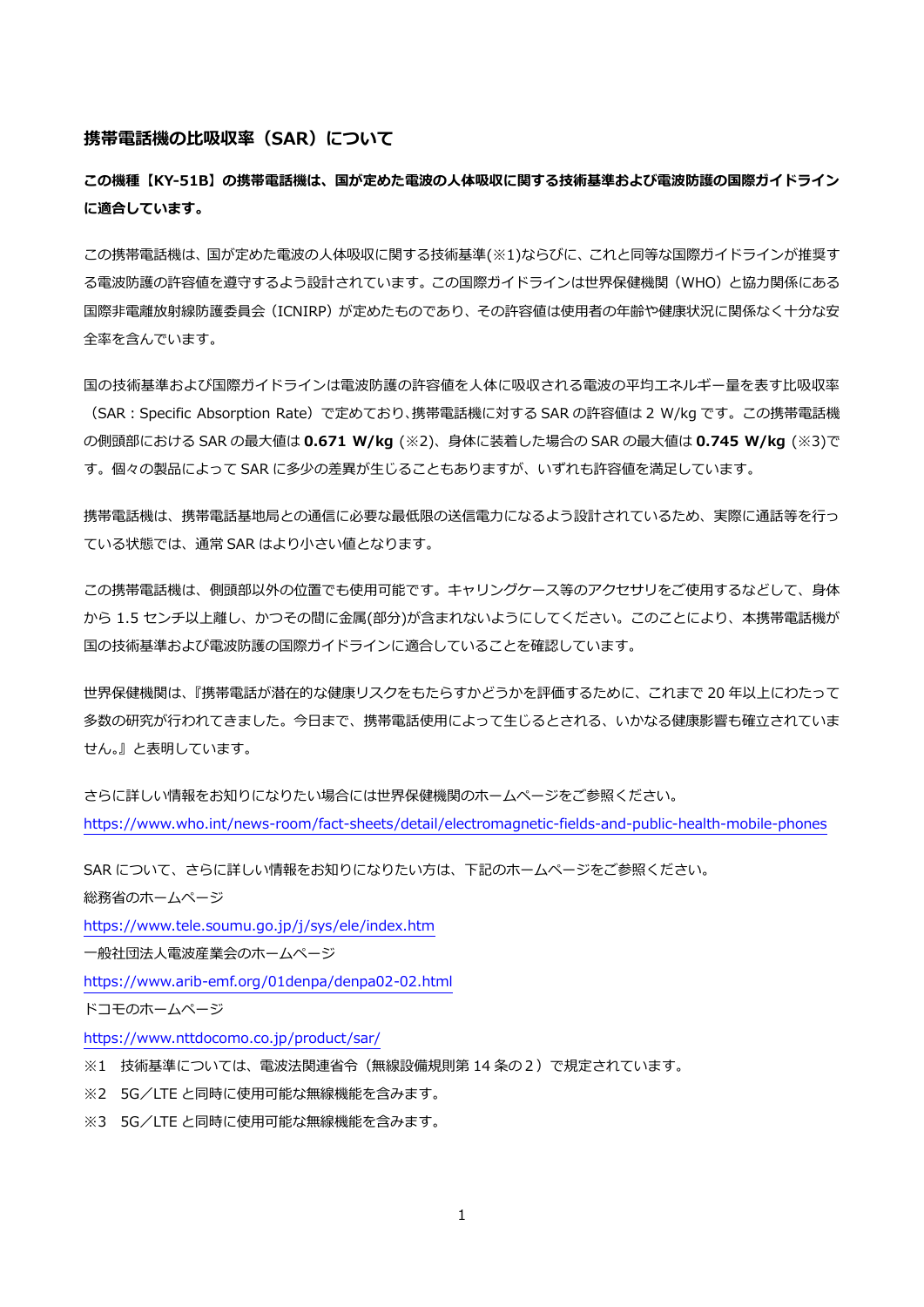## **Specific Absorption Rate (SAR) Information of Mobile Phones**

**This model [KY-51B] mobile phone complies with the Japanese technical regulations and the international guidelines regarding human exposure to radio waves.**

This mobile phone was designed in observance of the Japanese technical regulations regarding exposure to radio waves (\*1) and the limits of exposure recommended in the international guidelines, which are equivalent to each other. The international guidelines were set out by the International Commission on Non-Ionizing Radiation Protection (ICNIRP), which is in collaboration with the World Health Organization (WHO), and the permissible limits include substantial safety margins designed to assure the safety of all persons, regardless of age and health conditions.

The technical regulations and the international guidelines set out the limits of exposure to radio waves as the Specific Absorption Rate, or SAR, which is the value of absorbed energy in any 10 grams of human tissue over a 6-minute period. The SAR limit for mobile phones is 2.0 W/kg.

The highest SAR value for this mobile phone when tested for use near the head is **0.671 W/kg** (\*2), and that when worn on the body is **0.745 W/kg** (\*3). There may be slight differences of the SAR values in individual product, but they all satisfy the limit. The actual value of SAR of this mobile phone while operating can be well below the indicated above. This is due to automatic changes in the power level of the device to ensure it only uses the minimum power required to access the network.

This mobile phone can be used in positions other than against your head. By using accessories such as a belt clip holster that maintains a 1.5 cm separation with no metal (parts) between it and the body, this mobile phone is certified the compliance with the Japanese technical regulations and the international guidelines.

The World Health Organization has stated that "a large number of studies have been performed over the last two decades to assess whether mobile phones pose a potential health risk. To date, no adverse health effects have been established as being caused by mobile phone use."

Please refer to the WHO website if you would like more detailed information. <https://www.who.int/peh-emf/publications/factsheets/en/>

Please refer to the websites listed below if you would like more detailed information regarding SAR.

Ministry of Internal Affairs and Communications Website:

<https://www.tele.soumu.go.jp/e/sys/ele/index.htm>

Association of Radio Industries and Businesses Website:

<https://www.arib-emf.org/01denpa/denpa02-02.html> (in Japanese only)

NTT DOCOMO, INC. Website:

<https://www.nttdocomo.co.jp/english/product/sar/>

\*1 The technical regulations are provided in Article 14-2 of Radio Equipment Regulations, a Ministerial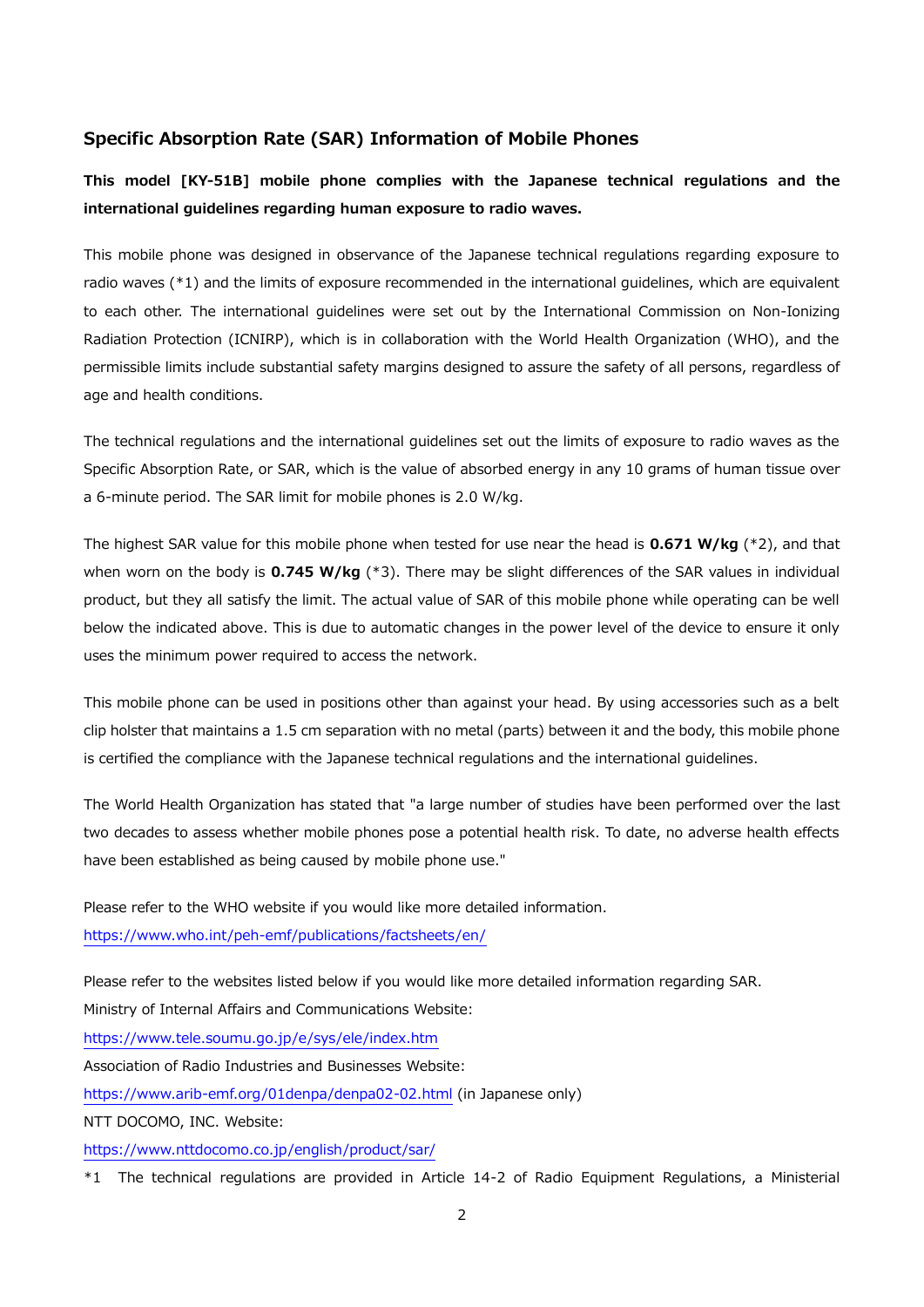Ordinance of the Radio Act.

- \*2 Including other radio systems that can be simultaneously used with 5G/LTE.
- \*3 Including other radio systems that can be simultaneously used with 5G/LTE.